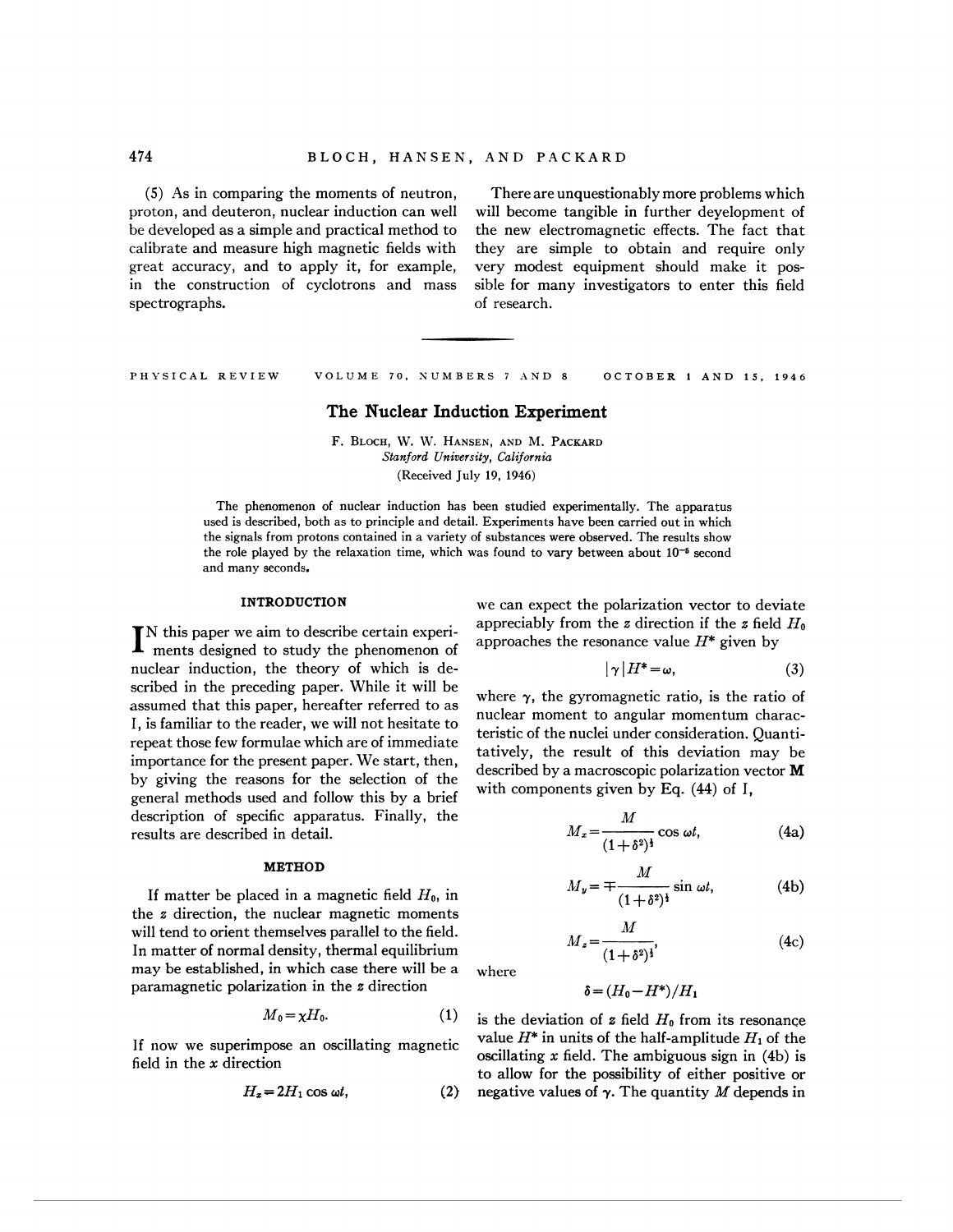a rather involved manner on the nuclear relaxation times and we will only say that, under favorable conditions, it may be expected to be of the order of the equilibrium polarization  $M_0$ ; a precise expression is given in I, Eq. (46).

It is this precessing vector  $M$  which we wish to observe and either to design or discuss a suitable experimental arrangement for this purpose we need some estimate both of the magnitude of **M** and of the field  $H_1$  needed to produce the precession of M. These quantities have the same dimensions and so may be compared directly.

For this purpose we may use numbers taken from the experiments as actually performed, a typical case being the use of protons in water and with a field  $H_0$  = 1826 gauss. With known values of **p** and *j* one finds a saturation magnetic moment density of  $0.6 \times 10^{-6}$  gauss. If now we consider a spherical sample with given moment density, we easily find that the flux linkage through an equatorial circle is equal to that caused by a magnetic field of magnitude  $(8\pi/3)$ times the moment density. Or, in the present case, we can say that the flux linkage through a single equatorial turn about the sphere will be the same as that caused by a uniform field of  $5.1 \times 10^{-6}$  gauss.

In considering possible methods of detecting an oscillating field of this general magnitude, we must not only consider the relative magnitudes of thermal noise power and the power that may be generated by such an oscillating field, but also must compare the magnitude of the field caused by the nuclear moments with the field *HI.* 

As remarked in I, the field  $H_1$  should be notably larger than the internuclear fields, which are of order one gauss. Thus, a value of five gauss for *HI*  will perhaps be suitable. This specifies the magnitude. As to the phase, we note that, by (2) and  $(4)$ , the driving field, which is in the x direction, is in time quadrature with they component of the moment to be observed.

Broadly speaking, then, the problem is the detection and measurement of an oscillating field of, say,  $5 \times 10^{-6}$  gauss or less in the presence of a field of the same frequency and of magnitude about 10 gauss, or at least  $2 \times 10^6$  times larger.

To accomplish this we have used an apparatus which may be described with the aid of Fig. 1. This shows a section in the yz plane, the center



FIG. 1. Schematic diagram of coil arrangement used. section in the yz plane shows the spherical sample (cross hatched) surrounded by a receiver coil sensitive to variations in flux in the y direction and outside this a transmitter coil producing flux in the  $x$  direction. A static field in the  $z$  direction is produced by a magnet not shown.

shaded circle representing the equatorial section of a spherical sample of volume *Q* containing the nuclei whose total moment  $M\Omega$  is to be observed. A static magnetic field  $H_0$  in the *z* direction is produced by an electromagnet (not shown). An oscillating field of peak value  $2H_1$  in the x direction is produced by current flowing through a "transmitter coil." This coil, though shown as a single turn, in actuality consists of a plurality of turns. In consequence of the oscillating field *2H1*  and the static field  $H_0$ , the moment  $M\Omega$  will precess: as a result a variable flux links the "receiver coil," whose axis is in the y direction, and the resultant voltage which appears at the terminals is led off to a receiver to be measured.

We now return to the problem of the detection of a field of magnitude  $5 \times 10^{-6}$  gauss oscillation at approximately the Larmor frequency, which turns out to be  $7.76\times10^6$  cycles/sec., for protons in a field of 1826 gauss. We may consider the problem in two stages: first, how would one measure such a field in the absence of the driving field, and second, what effect does the presence of the driving field have.

As to the first, the obvious procedure is to amplify the voltage induced in the pick-up coil by a suitable amount, whereupon the voltage may be measured by various means-provided it is larger than any spurious voltages that may be present. Practically, it is desirable to increase the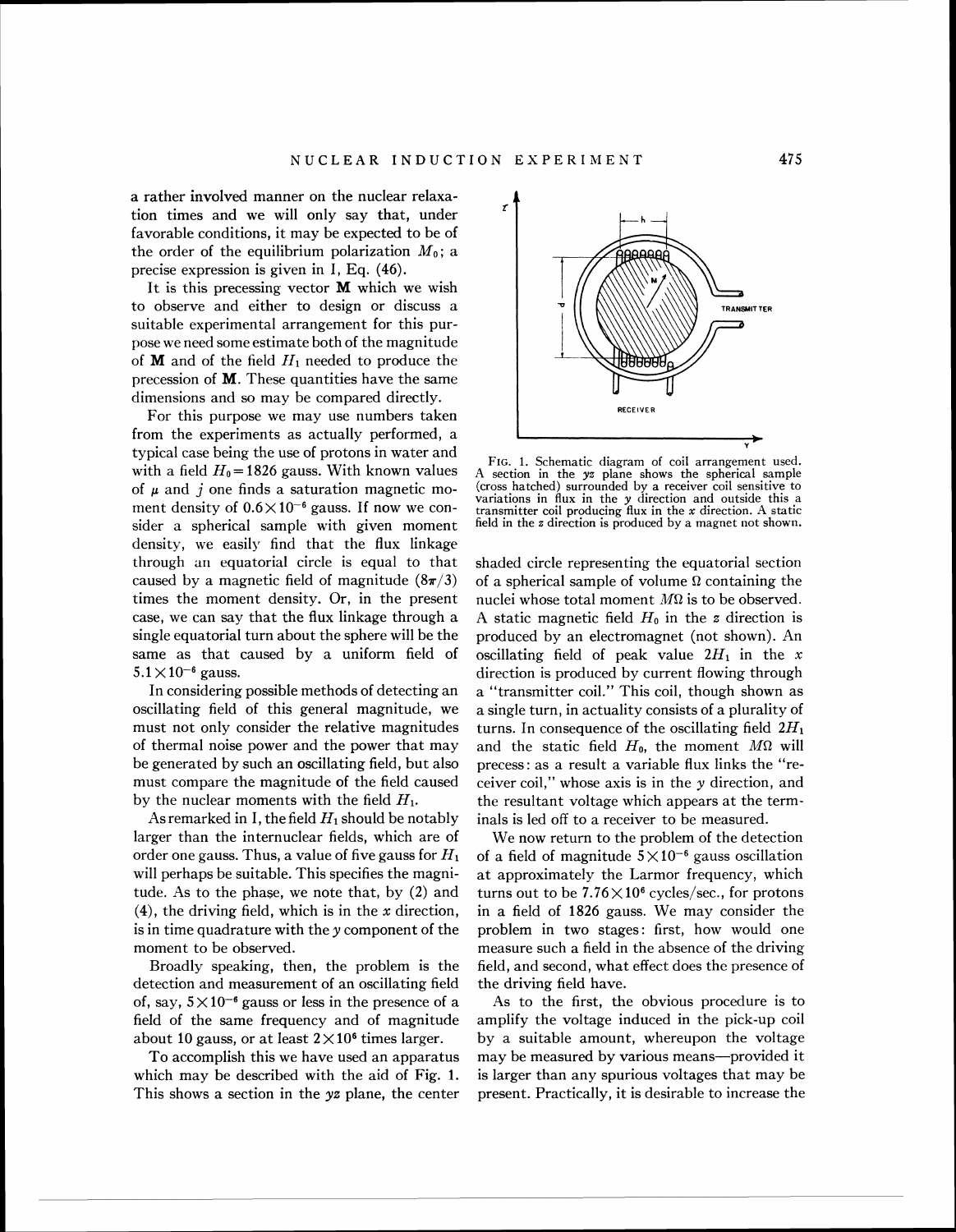voltage as much as possible by using a multiplicity of turns and by introducing a shunt condenser to induce resonance. In principle, such resonance does not alter the ratio of signal voltage to thermal noise voltage, but in practice it does alter the ratio of signal to observed noise, because both signal and thermal noise are raised relative to the constant amplifier or tube noise.

The apparatus we used had *24* turns on a form of diameter  $d = 1.74$  cm and length  $h = 0.84$  cm, and had a  $Q$ , with the sample in place, of about 80. The r.m.s. voltage available is then

$$
V = \frac{1}{\sqrt{2}} \frac{4\pi M}{(d^2 + h^2)^{\frac{1}{2}}} NQ \times 10^{-8}
$$

and, with a sample of volume **1.46** cc this comes out to be  $3.7 \times 10^{-3}$  volt, so that large amounts of amplification are not needed. Also, this may be compared with the thermal noise voltage which, for this coil, is about  $0.7 \times 10^{-6}$  volt in a 3000cycle-per-sec. band. Thus, an enormous ratio of signal over noise is potentially available. This ratio is independent of the number of turns on the coil, but could be increased for the same sample and coil size by increasing  $Q$  or decreasing the hand width.

Two further points must be noted, however.

First, in order to know that the observed amplifier output is caused by the nuclear moments and not by some unknown cause, it is essential that the voltage due to the nuclear moments be varied, or modulated, in some known and controllable manner in which case outputs are real or spurious according as they do or do not correspond to the known modulation.

Second, the magnitude of any spurious signals or "noise" will depend on the frequency band accepted by the resonant pick-up coil and the amplifier which follows. If the noise is of random type, its amplitude will vary with the square root of the band width; if it is of impulse type, the amplitude will vary directly with band width. In any case, it is desirable to reduce the band width as much as possible or convenient, for doing so reduces noise while leaving the signal unaltered.

The straightforward method of reducing the band width is, of course, to increase the sharpness of resonance by reducing the losses as far as may be. Possibilities in this direction are, however,

quite limited. For example, if one attains a Q of 100, which is quite good for such small coils in the presence of poor dielectric, the band width at 7 mc is  $1.1 \times 10^5$  cycles/sec., or much larger than the minimum set by the requirement that the response time be not inconveniently large. While somewhat larger  $Q$  values may be possible, it is plain that no attainable value will make the band as small as one might desire.

Some improvement might be obtained by making the modulation cyclic, and following the rectifying device which converts the 7-mc signal to a unidirectional one with a filter, or amplifier, sharply tuned to the modulation frequency. The effectiveness of this scheme may be measured by the effective band width, which is of the order  $(\Delta \nu_1 \Delta \nu_2)^{\frac{1}{2}}$  where  $\Delta \nu_1$  and  $\Delta \nu_2$  are the band widths of the circuits before and after the rectifier. Thus reducing  $\Delta v_2$  reduces the noise, but not as much as one might hope, since the response time goes with  $1/\Delta v_2$ .

The proper way to reduce the band width is by heterodyning the signal down to some lower frequency where a given percentage band width becomes a small absolute band width. This may be done with a detector, and following filter with narrow pass band, if one introduces into the detector an additional signal of constant frequency, usually called the local oscillator signal, and with magnitude large compared to either signal or noise. Then the beats between local oscillator and signal or noise components dominate those between noise components, or between signal and noise components, and the output noise then depends only on  $\Delta \nu_2$ , being quite independent of  $\Delta v_1$ . In this way the band width may be reduced by any desired amount, the only limit being set by the response time  $1/\Delta v_2$ .

We come now to the question of the effects of the large field  $H_1$  which, it will be remembered, is at least **lo6** larger than the field to be detected.

This large background has two effects. First, if even a moderate fraction appears in the receiver, any amplifiers that may be used will saturate long before the signal is of suitable size. Second, and more fundamental, any fluctuation in the background is indistinguishable from a signal and, with such a large ratio of background to signal, such variations can be serious, though they could be, if necessary, controlled.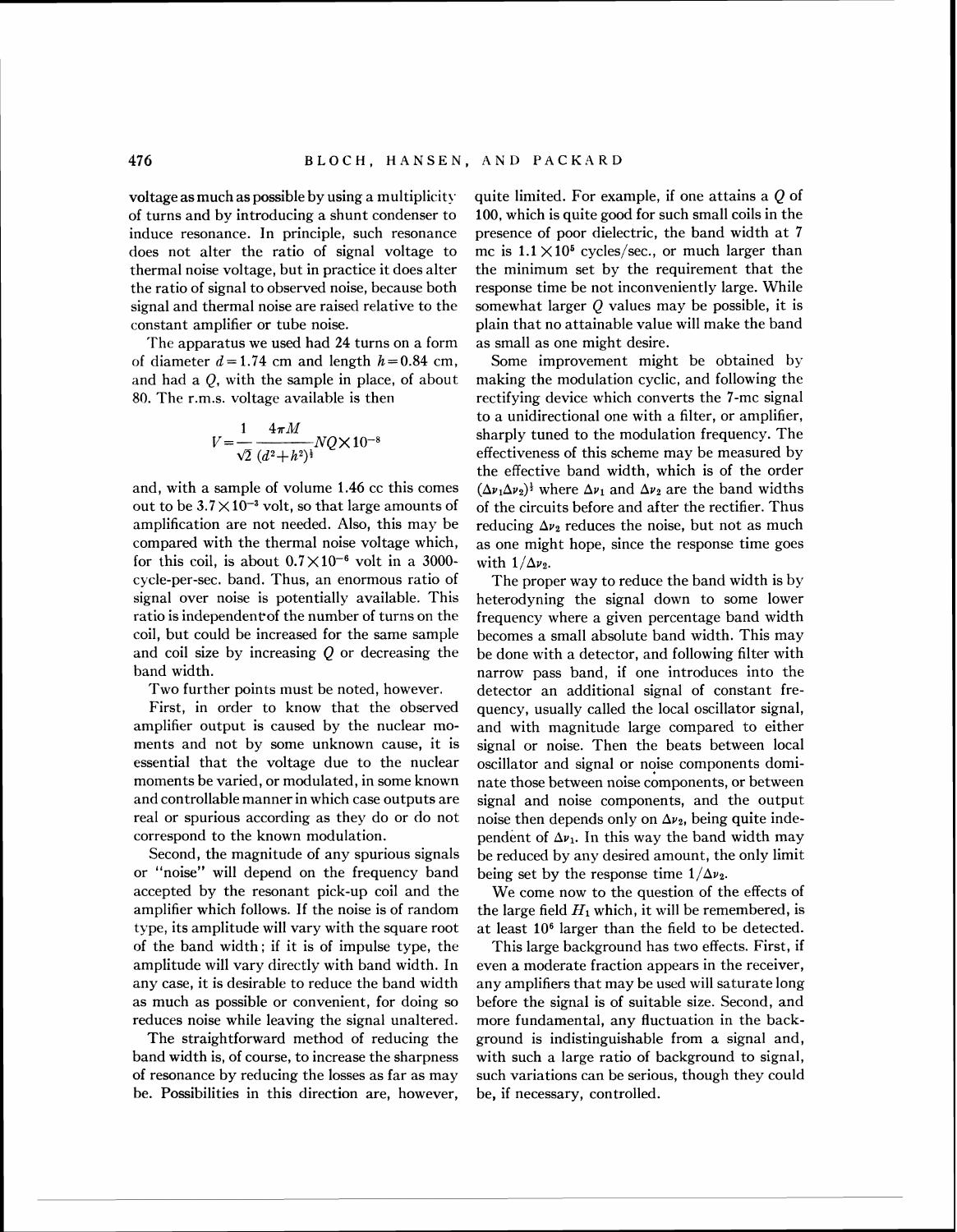

FIG. 2. The drawing (A) shows the flux threading the transmitter coil, while (B) and (C) show how this flux may be "steered" by means of *a* semicircular copper paddle, so as to link the receiver coil in either the positive or the negative sense.

For these two reasons, we have used a receiver coil which is nearly at right angles to the transmitter coil, so reducing the effect of  $H<sub>1</sub>$ , which we call leakage, by a factor sin  $\epsilon \cong \epsilon$ , where  $\epsilon$  is the deviation of the angle between transmitter and receiver coils from  $\pi/2$ . In this way the leakage of  $H_1$  into the receiver coil may easily be reduced by a factor of **lo4** or thereabouts. But a reduction of  $10<sup>6</sup>$  or more, while possible, would be difficult, as it would involve adjustment of an angle to  $10^{-6}$ radian, or 0.2".

In fact, it is not desirable to try for such extreme reduction, since once the leakage has been reduced to a point where it is only, say, **LO3** times the signal, it may actually be made to serve an important and useful purpose.

Specifically, we have already pointed out the desirability, from a band width point of view, of heterodyning to some lower frequency, and there is no reason for not choosing this frequency to be zero, in which case the leakage signal, slightly modified, is an ideal source of local oscillator voltage.

The modification needed is in the phase for, as we have seen, the leakage and the signal are  $\pi/2$ out of phase so that, if one adds the leakage to an amount of signal which is varied by the modulation the result, while having nodes that are not evenly spaced (phase modulation) has a practically constant amplitude, and so, on passage through an ordinary detector, the modulation will not be reproduced. One must, therefore, shift the phase of the leakage by some amount, preferably  $\pi/2$ , whereupon the variable signal will lead to amplitude modulation which is easily detected. The above ideas may also be expressed by means of vector diagrams, in which representation the leakage is a large vector and the signal a small vector at right angles thereto, so that variations in the signal make variations in the vector sum which are quadratic in the signal. If, on the other hand, the phase of the leakage is shifted by  $\pi/2$  so that the vectors are collinear, variations of signal amplitude appear linearly as variations in resultant.

This desired phase shift may be achieved by a device which also serves the purpose of regulating the magnitude of the leakage. More precisely, the device to be described regulates the quadrature component of the leakage: when this is reduced to zero, what remains must be in phase with the signal.

Referring now to Fig. 2A, there is shown, in cross section, the transmitter coil, the receiver coil and the sample being omitted. The flux through the coil will be roughly parallel to the axis or, more exactly, will have symmetry about the axis and will not link any coil whose plane passes through this axis. If now we place a semicircular sheet of conductor across one end of the coil as in Fig. 2B, the currents induced therein will prevent the flux from passing through the sheet. If the lines are going from left to right they would then pass through a plane, at right angles to the paper and containing the axis, in the upward direction. Likewise, if this sheet of conductor, which we call a paddle, be placed as in Fig. 2C the linkage of a coil in the axial plane will be reversed. The change from Fig. 2B to Fig. 2C may be made continuously by mounting the paddle on an axial shaft and rotating same. Thus, by rotating such a shaft either positive or negative flux linkage may be obtained and, by continuity, the desired value of zero must be possible. Any desired sensitivity of adjustment may be had by suitable choice of paddle size.

In this way the quadrature component may be adjusted at will. One might fear that it would be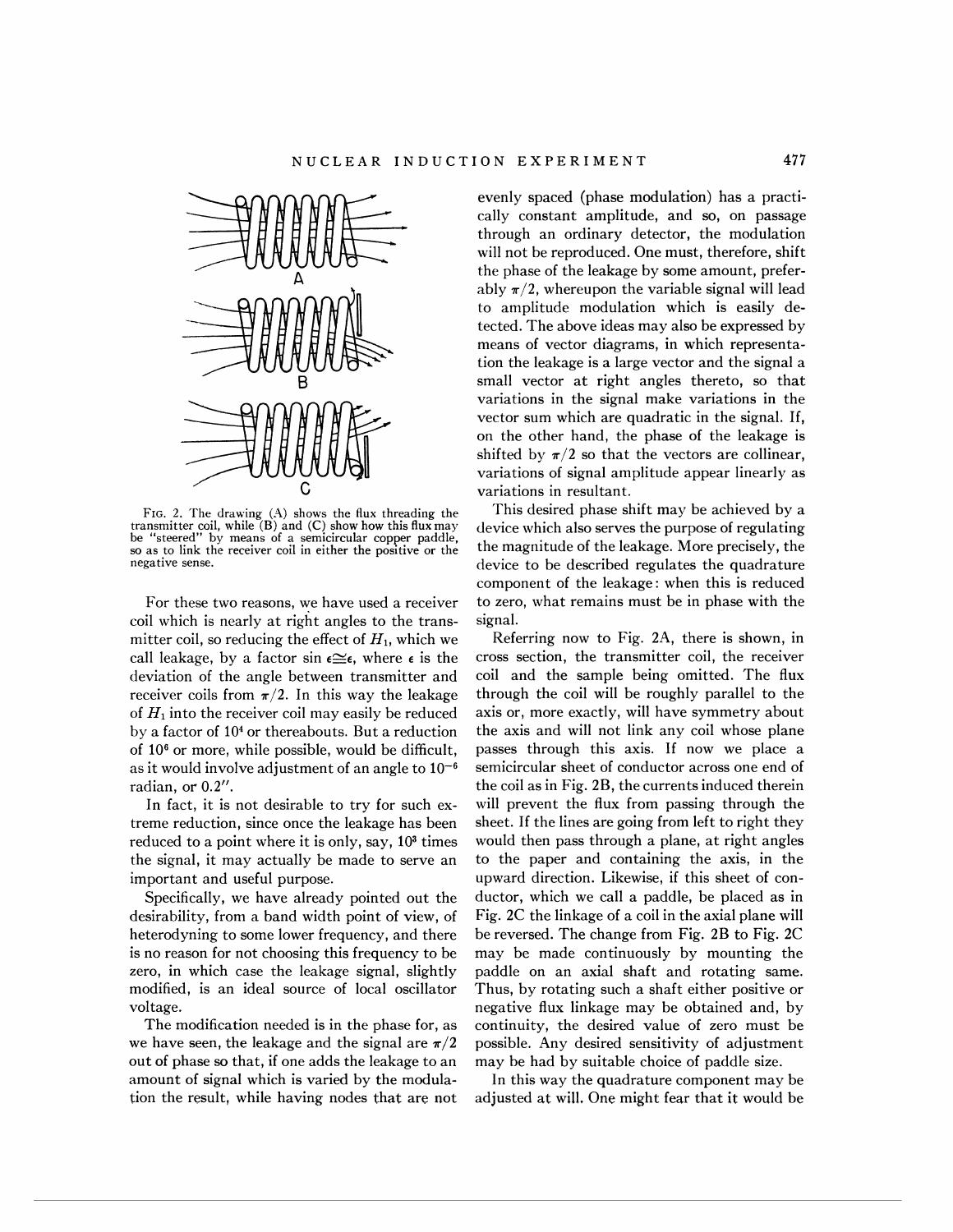found that there would be no in-phase component of leakage. Actually this is not found to be true, the reason being that the currents which flow in the paddle are not  $\pi$  out of phase with the currents in the transmitter coil, because of losses in the paddle, and so have a component in phase with the signal.

It remains only to describe the methods of modulation and presentation.

To cause the signal to vary in strength one might vary either the z magnetic field *Ho* or the frequency. The former seemed the easier and was adopted for the experiments here described, the field  $H_0$  being varied cyclically about a value  $H_{dc}$ . The modulation frequency of 60 cycles/sec. was chosen as being low enough to avoid excessive band width and high enough for the persistence of vision needed for the cathode-ray tube presentation used. Within limits set by these factors a considerable range of frequencies is possible: of these 60 cycles/sec. has the additional advantage that any spurious hum pick-up appears as a recognizable distortion of the final pattern rather than as a blurring.

Presentation was on a cathode-ray tube with horizontal plates giving a deflection proportional to the variation in  $H_0$  and the vertical plates giving a deflection proportional to the signal which in turn depends on the y component of the nuclear magnetic moment. Thus one observes on the screen a plot of  $M_y$  vs.  $H_0$ , the center of the screen corresponding to the field  $H_{dc}$ .

We may summarize by giving, in Fig. 3, a block diagram of the complete apparatus. Here the spherical sample is immersed in a field  $H_{dc} + H_{ac} \cos 377t$  produced by a magnet, not shown. The nuclear moments oriented by this field are caused to precess by a driving field  $H_x$ produced by current from the box labeled transmitter. The precessing moments induce voltages in the receiver coil. These voltages, which vary in



**FIG.** *3.* **Block** diagram of **apparatus.** 

amplitude at a 60 c/sec. rate because of the variations in field  $H_0$ , are amplified along with stronger constant amplitude leakage signals. The leakage and the varying voltages due to precessing nuclei are mixed in the detector, the output of which then contains pulsating unidirectional current, the steady component due to leakage and the variations corresponding to the desired signal. The d.c. is removed by the blocking condensers in the following amplifier which increases the signal voltages to a magnitude suitable for operation of the cathode-ray tube.

## **APPARATUS**

We now describe in detail the equipment constituting the various blocks in the above diagram.

The steady magnetic field  $H_{dc}$  is supplied by a lecture-demonstration magnet which easily produces the necessary fields of a few thousand gauss. The poles are 3 inches in diameter and these are provided with laminated extensions of transformer sheet which are  $3\frac{1}{2}$  inches  $\times3\frac{1}{2}$  inches and 1 inch thick. The spacing between these laminated extensions is  $1\frac{1}{2}$  inches and within the central volume of **2** cc, occupied by the sample, the field was found, by flip coil measurements, to be uniform to within **2** gauss. Since variations in field of order  $H_1=5$  gauss could be tolerated without undue broadening of the resonance peak, this uniformity is satisfactory.

The 60 c/sec. modulation of the field is provided by current flowing through two coils of about Helmholtz proportions, placed between the laminated pole faces and carrying 60 c/sec. current. The magnitude of this current can be regulated by means of a variac to give values of  $H_{ac}$  between zero and 50 gauss. The same current which passes through the coils passes also through a resistor, and the resulting voltage drop actuates the horizontal sweep of the oscilloscope.

As to the transmitter, the main requirement in addition to ability to deliver enough power to maintain the field  $H_1$ , is a very high order of output amplitude stability. This requirement arises because variations in leakage are indistinguishable from signal and because even the smallest leakage is large compared to the signal. For example, if the nuclear moment per unit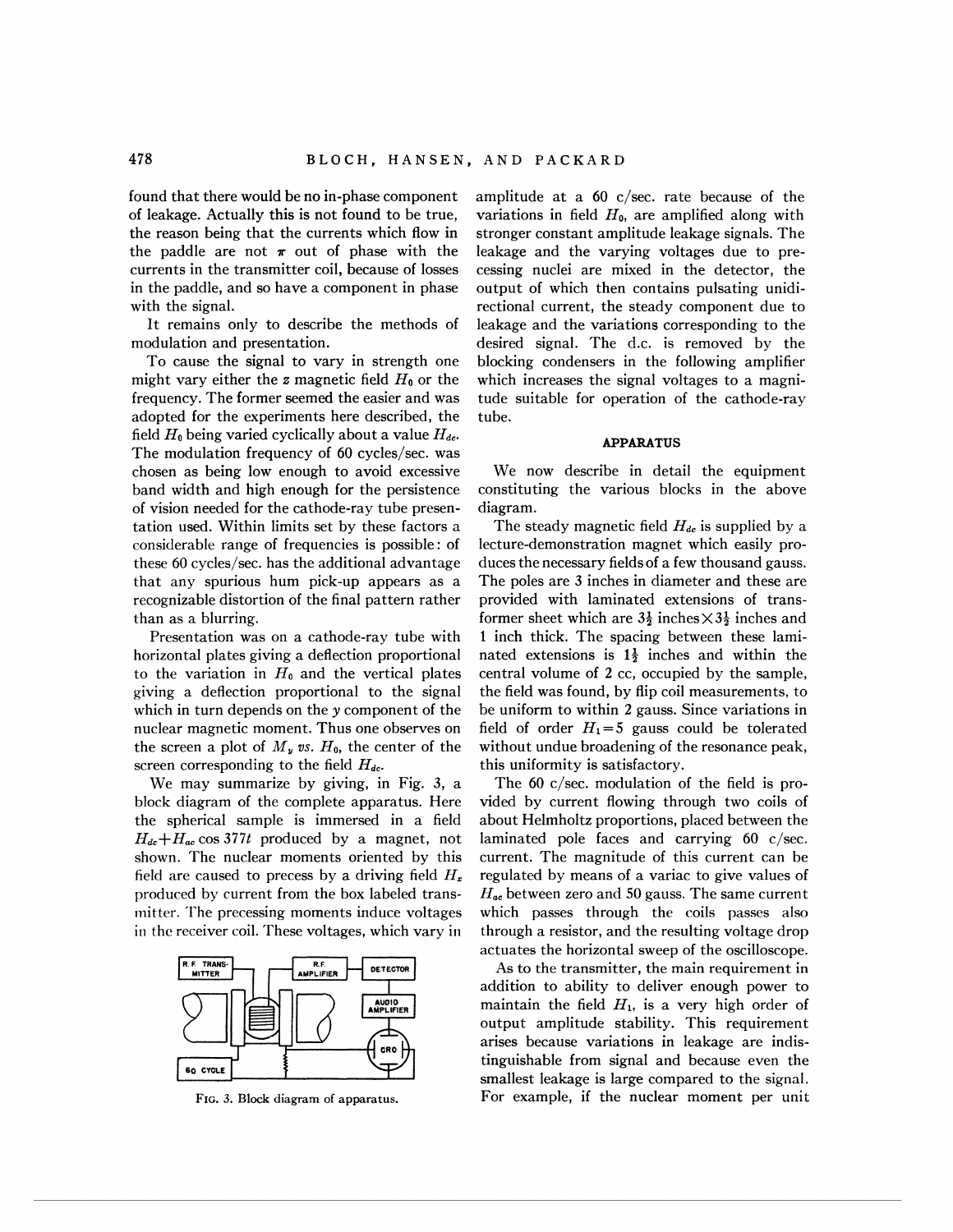

FIG. 4. Scale drawing of an xy section of the r-f head. The spherical sample *S* is surrounded by a receiver coil R, which is in turn surrounded by **a** transmitter coil T, the whole being encased in a shield. A rotably mounted paddle *P* is used to steer the transmitter flux. Leads to the receiver coil are the coaxial leads  $L_1L_2$  while the transmitter leads are  $L_3$  and  $L_4$ . The outer shield is split to avoid 60-cycle eddy currents.

volume is  $10^{-7}$  times  $H_1$ , as it might be in a typical case, then even if the leakage is reduced to, say,  $10^{-3}$  of  $H_1$ , a variation in transmitter output by a part in  $10<sup>4</sup>$  will cause a fluctuation equal to the signal.

The power required to maintain the field  $H_1$  is of the order 1 watt and this, together with considerable excess to allow for imperfect impedance matching, etc., is easily supplied by an 815. The stability is achieved by deriving both filament and plate power from batteries. Magnetic regulators in the primary of an ordinary supply were tried and found worthless because of slow response. A carefully engineered and tested vacuumtube regulator might do, but batteries were adopted as quicker and absolutely reliable.

The transmitter and receiver coils are best described by the drawing of Fig. 4, which shows the coils and surrounding shield which we may call the r-f head. The transmitter coil consists of seven turns of mean diameter  $\frac{7}{8}$  and length  $\frac{1}{2}$ , wound inside a threaded polystyrene shell. Inside the transmitter coil is placed the receiver coil of 24 turns,  $\frac{9}{16}$ " in diameter and  $\frac{5}{16}$ " long, wound on the outside of a thin threaded polystyrene form. Inside this, in turn, is the sample, contained in a glass bulb  $\frac{1}{2}$  in. in diameter. The design aims at the greatest mechanical rigidity and damping possible, in an effort to avoid vibrations which, by varying the coupling between transmitter and receiver, vary the leakage and so introduce microphonics. Such microphonics constitute the biggest experimental difficulty with the equipment here described.

Transmission lines a few inches long lead to a brass box about 4 inches by 8 inches by  $8\frac{1}{2}$  inches, which is divided in two by a horizontal partition. The lower portion contains tuning condensers to resonate the transmitter coil ; the upper contains a similar condenser for the receiver and also the detector and first audio stage of the receiver, together with suitable batteries for same.

The receiver differs from the block diagram in that the r-f amplifier there shown is omitted, the receiver coil working directly into a diode detector. This has the disadvantage of a very considerable loss in potential signal/noise ratio, but in view of the large signal available from protons it was decided to sacrifice this in the interests of simplicity. This simplicity appears in two ways: First, one replaces an r-f amplifier by a simpler audio stage, and second, whereas a volt or less might saturate an r-f stage, the diode will not saturate. This point is very important in tuning up, for at the start the leakage voltage is usually 100 volts, or more, and it is only after considerable adjustment that this can be reduced to about 0.1 volt which is usually used in operation. The diode detector is conventional as is the first audio stage which acts mainly as an inverter and impedance changer, giving push-pull output at low impedance level. This low impedance output is carried to the main amplifier by a few feet of cable.

The requirements on this amplifier are that it have a gain of a few thousand and pass all significant signal components without appreciable amplitude or phase distortion. The fre-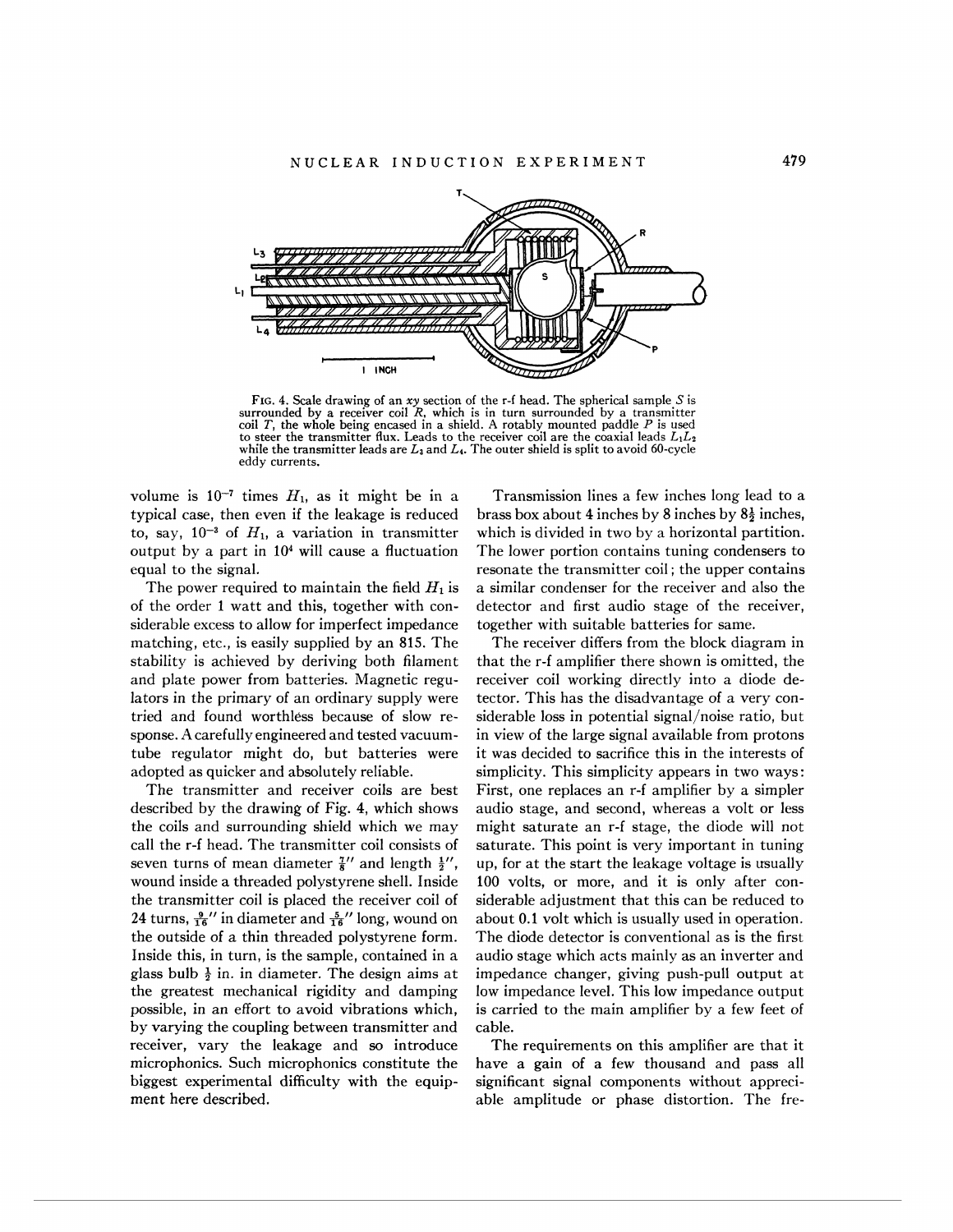

time. As the magnet current decreases, the resonance field  $H^*$  is first reached at the initial time  $t_i$  and last at the final time  $t_f$ . During the interval  $\Delta t$  a positive signal is observed to travel across the oscillograph screen as indicated by the arrows on the traces, sketched for three different times at the beginning, the middle, and the end of *At.* 

quencies involved are the modulation frequency of 60 c.p.s. and various harmonics thereof. With  $2H_1$  of, say, 10 gauss and  $\Delta H$  of 100 gauss, the first ten harmonics will be of about equal strength and from there on up the strengths will decrease rapidly. About fifty harmonics should then be ample and the amplifier must then pass frequencies between 60 and 3000 cycles/sec. Actually the amplitude response must be practically flat to a considerably lower frequency, say, 6 cycles/sec., if phase shiftsin the lower harmonics are not to cause undesirable pedestal effects.

These requirements were met by a three-stage amplifier, using push-pull twin triodes (7F7) throughout. The use of push-pull amplification eliminates cathode bypass condensers and, more important, cancels the otherwise very annoying disturbances due to power supply variation. Likewise, screen by-passes are not needed and the Miller effect is not bothersome because of the rather low value of high frequency cut-off. The amplifier was tested on 60 c/sec. square waves, which it passes without distortion.

Although frequency response, as specified above, is needed to give a completely undistorted pattern on the oscilloscope, it is found in practice that the amount of pedestal effect introduced by raising the low frequency cut-off to 60 or 120 cycles is not objectionable, and the reduction in low frequency disturbances obtained by raising the low frequency cut-off is often a convenience.

Finally, the output of this amplifier actuates the vertical sweep of a Dumont 208 oscillograph and thereby traces a curve of  $M_{\nu}$  vs.  $H_0$  suitable for visual observation.

## **RESULTS**

Using the method and apparatus described above, we have so far investigated nuclear induc- $\begin{array}{c} \text{1} \ \text{1} \ \text{2} \ \text{4} \ \text{3} \ \text{4} \ \text{4} \ \text{4} \ \text{5} \ \text{6} \ \text{6} \ \text{6} \ \text{6} \ \text{6} \ \text{7} \ \text{7} \ \text{8} \ \text{8} \ \text{7} \ \text{8} \ \text{8} \ \text{9} \ \text{1} \ \text{1} \ \text{1} \ \text{1} \ \text{1} \ \text{2} \ \text{1} \ \text{2} \ \text{1} \ \text{2} \ \text{1} \ \text{2} \ \text{1} \ \text{3$  $\begin{array}{c|c|c|c|c} \hline \end{array}$  **1. 1.** 1. If the method and apparatus described<br>above, we have so far investigated nuclear induc-<br>tion of protons only. The advantage of working<br>with protons is twofold. In the first place they FIG. 5. Schematic representation of the modulated z com-<br>ponent  $H_0$  of the magnetic field in its dependence upon ratio  $\gamma$  so that moderate fields are sufficient to ratio  $\gamma$  so that moderate fields are sufficient to *hting the resonance frequency into the convenient* frequency range of a few megacycles. In the second place there is a great choice of compounds and solutions containing hydrogen which facilitates variation of the conditions of observation, particularly with respect to the relaxation times.

> Our first experiments were carried out with water contained in small spherical glass bulbs which could be sealed off. The very first signal was observed with a sample of only 100 milligrams, but in all later experiments the amount was increased to about 1 gram, the glass bulbs being increased to a volume of about 1 cc. These samples were placed into the receiver coil and, after mounting the shields and the a.c. coils, providing the field modulation, were moved into the center of the magnet gap. With proper tuning and adjustment of the apparatus we could then observe the proton signal on the oscillograph screen as the current in the magnet was set to a



FIG. 6. Time dependence of  $H_0$  as the magnet current increases. A negative signal travels across the screen as indicated by the arrows on the three sketched traces.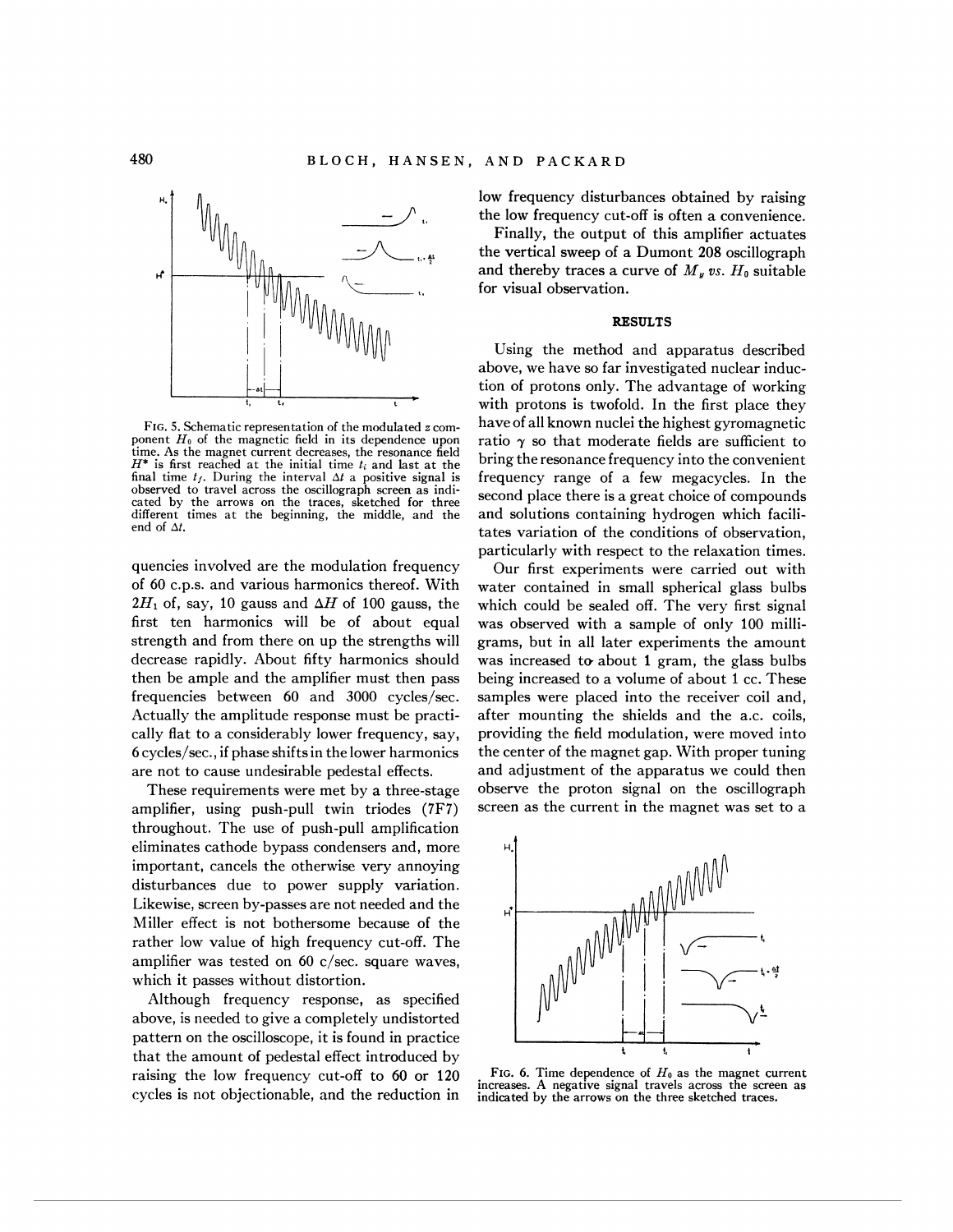value such that the resonance field was contained within the limits of variation determined by the amplitude of the modulating field.

The behavior of the observed signal is determined by various factors, particularly the ratio of the relaxation time to three other time constants which enter into our experiment. The smallest is the time taken to pass through the resonance width which is usually a small fraction of **1/120** sec. The next time of importance is the time between successive transits through resonance, of the order of 1/120 sec. Finally there is the time during which  $H_{dc}$  is varied by an amount comparable to  $H_{ac}$ ; this time can be chosen at will to be anywhere between the time constant of the magnet of the order of one second and many minutes. The following experiments cover various orders of magnitude of the relaxation time relative to the above-mentioned times.

The easiest and most striking visual observation of the protons in water was obtained by first raising the current in the magnet considerably above the value necessary for resonance conditions and then turning it off. This causes the field of the magnet to decrease exponentially with an appreciable time constant, the resonance field entering and leaving the modulation range during a time **At** of about half a second. The variation of the  $z$  component  $H_0$  of the field with time is schematically plotted in Fig. 5. The signal was



FIG. 7. Time dependence of  $H_0$  with constant magnet current. The a.c. modulation is superimposed upon a d.c. value which in case a is above, in case b at, and in case c below the resonant field  $H^*$ . The three sketched represent the corresponding oscillograms.



FIG. 8. Photographic record of the proton signal from water. The three traces from top to bottom correspond to the situation a, b, **c** of Fig. 7.

here observed to appear on the right side of the oscillogram at the initial time  $t_i$ , travel across the screen during the time  $\Delta t$ , and to disappear on the left side at the final time  $t_f$  as indicated on Fig. 5. The time dependence of *Ho* and the corresponding observed oscillograms in the inverse process of turning the magnet current on are schematically indicated in Fig. **6.** 

The most interesting feature to be observed lies in the fact that in the case of Fig. 5, where the field is decreasing, the observed signal voltage is positive while it is negative in the case of Fig. **6**  with increasing field. This remarkable "memory" of the proton induction is in perfect agreement with the formulae (4) and with the expression for M, given in I, Eq. **(46).** It indicates that the relaxation time  $T_1$  is long compared to the duration  $\Delta t$  of the observation; the sign of M is determined by the sign of **6** in the past, which is predominantly positive for decreasing and negative for increasing fields.

It must be noted that, strictly speaking, one cannot directly deduce from the sign of the observed voltage the sign of the signal which, as was pointed out in I, depends also upon the sign of the proton moment. All that can be concluded is that an inversion of the observed (rectified) signal means a reversal of the actual (radiofrequency) signal with respect to the in-phase leakage voltage. To ascertain the sign of the proton moment would require a determination of the sign of the in-phase leakage voltage which we have not carried out in view of the fact that the proton moment is already known to be positive.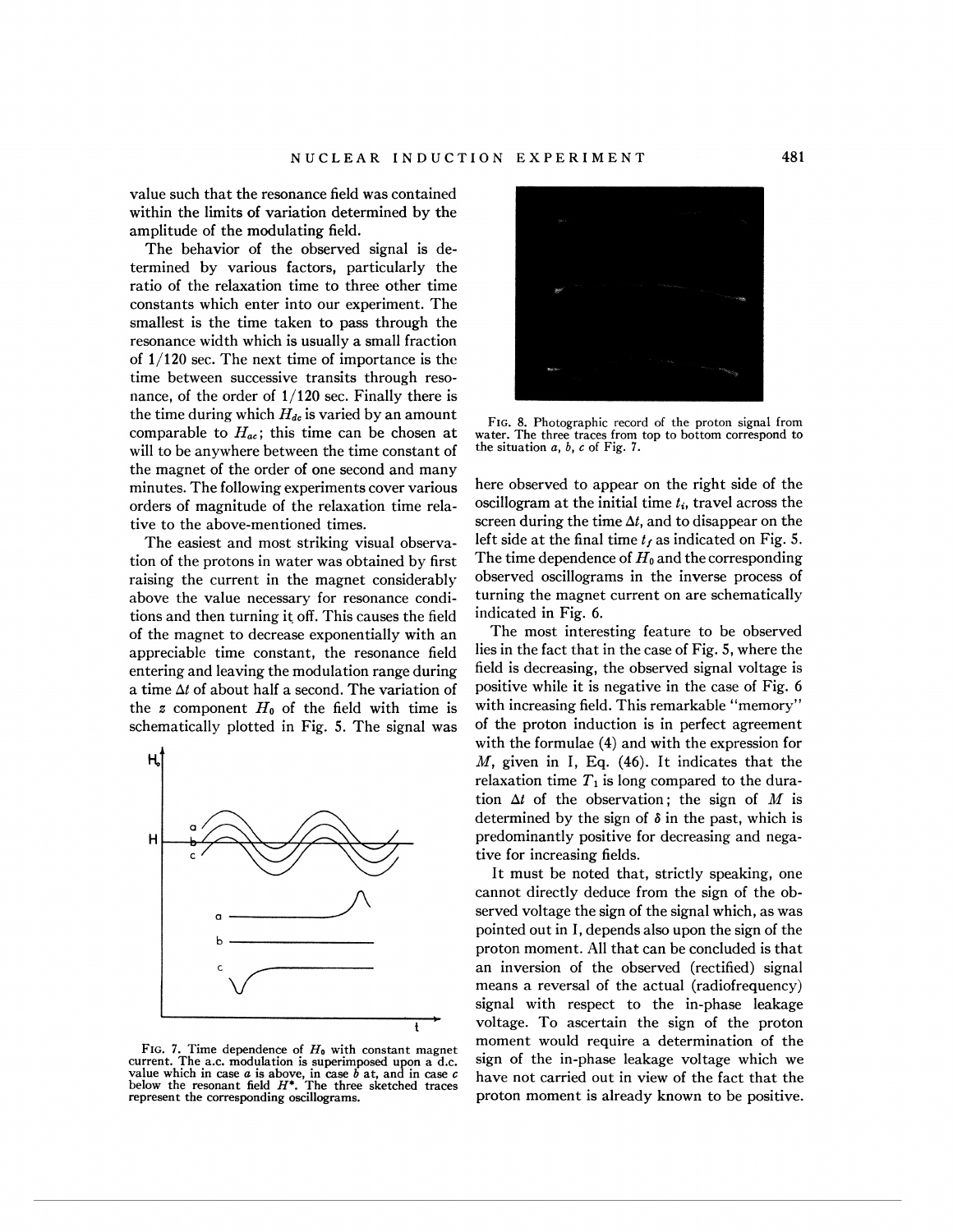

FIG. 9. Time dependence of  $H_0$  with a d.c. value of the field being above the resonant field  $H^*$  for  $t > t_1$ , decreasing between  $t_1$  and  $t_2$  and being below  $H^*$  for  $t > t_2$ . The sketched traces a, 6, **c,** d represent oscillograms at four different times, the arrows indicating the initial shift and subsequent reversal of the signal.

Another method of observing the proton signal in water is indicated in Fig. 7. The current in the magnet, and so  $H_{dc}$ , is here kept constant. With the relaxation time  $T_1$  long compared to  $1/60$ second, the signal voltage is, according to I, Eq. (46), essentially determined by the time average of *6* which is positive in case a, zero in case  $b$ , and negative in case  $c$ . A photographic record of the three oscillograms is shown on Fig. 8.

The methods of observation, indicated in Figs. 5-7, allow only a conclusion as to the lower limit of the relaxation time. Thus the behavior of the signal under the conditions of Fig. 7 merely indicates that the relaxation time is long compared to 1/60 second; the fact that with decreasing or increasing current, as in Figs. 5 and 6, the signal does not reverse its sign while traveling across the oscillograph screen during about  $\frac{1}{2}$ second sets the lower limit of the relaxation time higher, namely to a value large compared to  $\frac{1}{2}$ second. It was observed, on the other hand, that if the current was first decreased, as in Fig. 5, and then made to increase so that resonance conditions, as in Fig. 6, were again reached after about one minute, there was no "memory" retained of the previous decrease. This allows at least the conclusion that the relaxation time is short compared to a minute, and in order to establish its actual value, to be expected somewhere between  $\frac{1}{2}$  second and one minute, the method of observa-<br>tion, indicated in Fig. 9 was chosen: Starting at a water. The four traces from top to bottom correspond to time  $t_1$ , with  $H_{de}$  held for a considerable previous to as  $a, b, c, d$ , respectively.

time above the resonance field  $H^*$  a positive signal was observed on the right side of the oscillogram, similar to the case  $a$  of Fig. 7 and as presented on trace a of Fig. 8. Thereupon the field was quickly (i.e., during about one second) lowered to a value sufficiently below resonance to make the signal appear on the left side of the oscillogram and then was held fixed at this new value. As was to be expected from the analogous situation of Fig. 5, the signal was originally still positive. However, during the following few seconds it was observed to decrease in magnitude, then to disappear and thereupon to grow again with negative values until after several seconds it had reached its full negative value, corresponding to the case  $c$  of Fig. 7 and as presented on trace  $c$ of Fig. 8.

This extraordinary reversal of the signal under fixed external conditions represents actually a direct visual observation of the gradual adjustment of the proton spin-orientation to the changed situation caused by the previous change of the magnet current. The fact that it takes place during a time interval of several seconds evidently indicates the relaxation time, likewise, to be of the order of a few seconds. A photographic record of the process is reproduced on Fig. 10. The top trace  $a$  is taken at an instant (and with an exposure of slightly over 1/60 second), corresponding to the time  $t_1$  of Fig. 9.



tion, indicated in Fig. 9 was chosen: Starting at a water. The four traces from top to bottom correspond to the times  $t_1$ ,  $t_2$ ,  $t_3$ ,  $t_4$ , of Fig. 9. In the text they are referred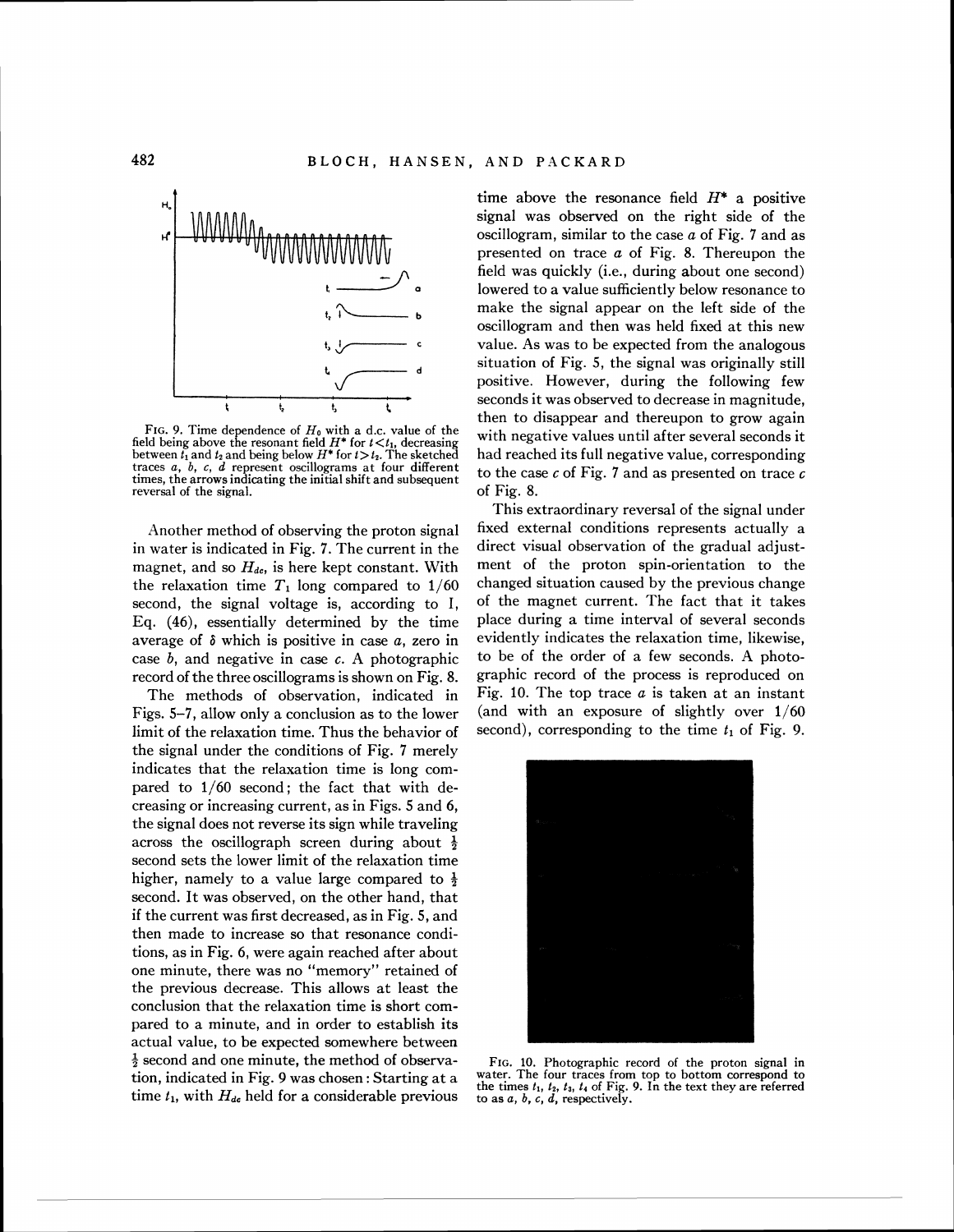The following three traces represent snapshots taken during the next 15 seconds at regular 5-second intervals and clearly show on trace  $b$  the decrease and on traces **c** and d the reversal of the signal. The fact that on traces a, b, *c,* and (slightly) also on trace d there appear two separated signals on top of each other is caused by stray 60-cycle pick-up which has the same frequency as the modulation and, appearing on top of the actual proton signal manifests itself in a separation of the forth- and back-sweep, recorded during the exposure of the camera.

It was most surprising thus to establish the proton relaxation time in water to be of the order of a few seconds, although it must be admitted that it is difficult, as pointed out in I, to give a reliable theoretical estimate. Whereas such an estimate can be given for a gas and, to some extent, also, for a crystal, there is not enough known about the molecular motion in liquids to predict more than a crude order of magnitude. Treating the liquid either as a highly compressed gas or as a crystal with thermal amplitudes of the molecules, comparable to the lattice constants one would expect the relaxation time to be of the order of a few hours rather than of a few seconds.

We must point out here that the "relaxation time," as observed in our experiments, does not necessarily represent the usual (and in I, referred to as the "longitudinal") paramagnetic relaxation time  $T_1$  but that it represents rather an "effective" relaxation time, which can be influenced by the possibly different transversal relaxation time  $T_2$ , introduced in I. It will require a good deal more experimentation and observation under various conditions to separate clearly the effects of  $T_1$ and  $T_2$  and, with the use of Eq.  $(46)$  of I, to ascertain their values separately. This point, however, relates to the quantitative rather than to the qualitative interpretation of our results and is by no means sufficient to explain the extraordinary difference in magnitude between the observed effective and the theoretically expected paramagnetic relaxation time.

We suspected the origin of this discrepancy to be caused by slight impurities and particularly to oxygen dissolved in water. Because of the magnetic moment of the oxygen molecules, acting as catalysts, it would actually take only one molecule of  $O_2$  in about a thousand molecules of  $H_2O$  to explain relaxation times of the order of a few seconds. In order to verify this hypothesis we had one of our water samples purified by distillation in a vacuum\* with a final partial pressure of oxygen of probably no more than  $10^{-4}$  mm. While with the previous unpurified samples the reversal of the proton signal was essentially completed after 4 to 5 seconds, it took with the purified sample about 15 seconds for completion of the reversal. There is thus a noticeable effect of shortened relaxation times by impurities but it is by no means sufficient to explain their abnormal shortness. We can, of course, not discard the possibility that even after distillation there remained impurities in the water (originating, e.g., from material adhering to the glass walls) of sufficient amount and catalytic effectiveness to determine mainly the observed relaxation time. However, it does not seem very probable to us that this is the case, since in one of our experiments mineral oil was used instead of water. It exhibited a relaxation time of the same order of magnitude, while the entirely different chemical nature should be expected to result in a different composition of impurities. Nevertheless there may be an accidental coincidence and more experiments will be necessary to clarify the role of impurities.

Another experiment of interest was carried out with ice. The water was frozen in a small container and placed into the transmitter-receiver assembly. No noticeable signal was observed while the water was still frozen but the signal started to show up with the beginning of the melting process. We interpret this result as indicating a very long relaxation time in ice, since it was shown in I, Section 4, that the magnitude of the signal decreases indefinitely for sufficiently increasing  $T_1$ .

It seems reasonable, from theoretical considerations, that the relaxation time in a solid should be considerably longer than in a liquid and in this respect there is nothing remarkable in the behavior of ice. It was the more surprising to find another solid, namely paraffin, to behave in an entirely different manner. With the same method of observation as indicated in Fig. 5 and *6* for

<sup>\*</sup>We wish to thank Dr. R. **A.** Ogg for kindly preparing the sample for us and for valuable discussions relating to the chemical aspect of our experiments.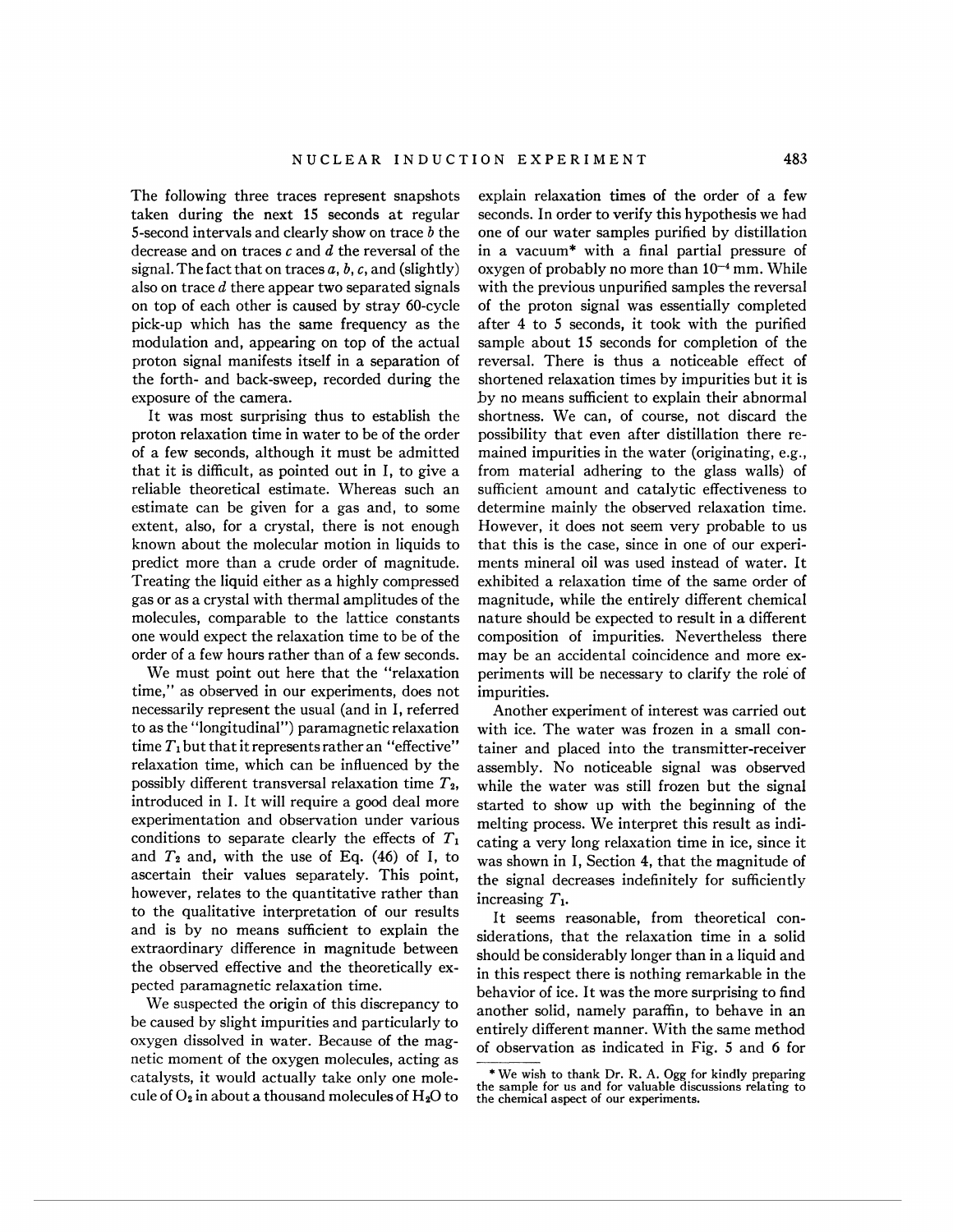

FIG. 11. Photographic record of the proton signal in paraffin. The four traces from top to bottom are in the text referred to as  $a, b, c$ , and  $d.$ 

water it was found that even during the  $\frac{1}{2}$  second which it took the signal to travel across the screen, it showed instantaneous reversal after passing the midpoint and that there was no observable dependence of the aspect of the signal upon the previous values of  $H_{dc}$ . While this indicates already a relaxation time considerably shorter than that of water, its actual value could be directly ascertained by observation under conditions equal to those of Fig. **7.** The photographic record is shown in Fig. 11 with the traces a, b, c referring to the same values of  $H_0$  as the corresponding ones on Fig. 8. A fourth "zero" trace d is shown on the plate where the resonance field  $H^*$  was well outside the sweep range so that there appears no signal. As on Fig. 10, there appears a spurious signal which slightly separates the forth and back sweep on the oscillograph to make the trace  $d$  look like the "infinity," sign of mathematics. This accidental separation of the two sweeps is actually quite desirable in this case since, contrary to the case of water on Fig. 8 where they coincide and show the complete identity of the signals on the two traces, there is here a marked difference. On trace a, where the resonance occurs near the minimum of *Ho,* both signals are still positive, the signal on the back sweep (below) being, however, considerably smaller than that on the forth sweep (above). The explanation is obviously that on the forth sweep the previous value of **6** during almost a



FIG. 12. Photographic record of the proton signal in a concentrated solution of  $Fe(NO<sub>s</sub>)<sub>3</sub>$  in water. The four traces from top to bottom are in the text referred to as  $a, b, c, d$ .

complete cycle was positive but that for the back sweep it is no more the average value of **6** as in the case of water, which determines its magnitude, since this would be the same for the two sweeps. Instead the short time interval of about  $1/240$  second during which  $\delta$  is negative until returning to zero, suffices, not to make the back signal negative, but at least to diminish it considerably. The identical behavior in reverse is shown on trace  $c$  where resonance occurs near the maximum of *Ho* with both signals negative and the one on the back sweep (above) being smaller in magnitude than that on the forth sweep (below). With  $H_{de} = H^*$  and the signal therefore appearing at the center of the oscillogram, the time interval of 1/120 second is sufficient for complete reversal of the signal, as shown on trace b.

This leads to the conclusion that, contrary to our expectations, the relaxation time in paraffin is only of the order of 1/100 second. For a solid this is indeed extraordinarily short and only anunsuspectedly large amount of impurities can explain it, provided that the true explanation will not be found in a yet unknown and entirely different mechanism.

The results of a last set of experiments are shown on Fig. 12. Here we were dealing with a concentrated solution of  $Fe(NO<sub>8</sub>)<sub>3</sub>$  in water in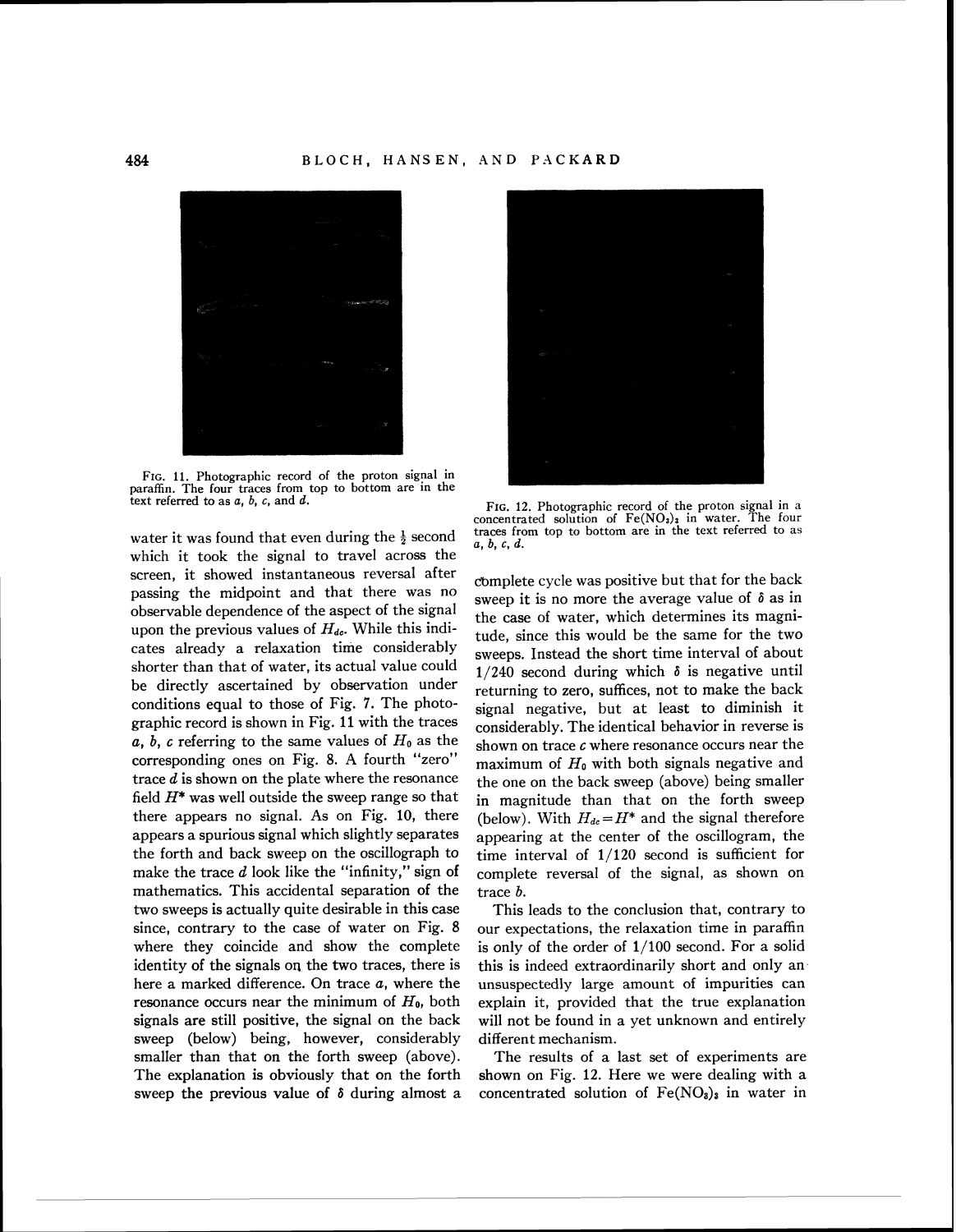order to obtain a case in which, because of the atomic moments of the Fe ions, the relaxation time is short compared to the time required to pass through resonance conditions. We obtain thus the case of "slow passage," discussed in I, Section 5. The shape of the signal is here in complete agreement with the theoretical formula, I **(53),** having a zero at resonance and an up- and down-swing for positive and negative values of **6,**  respectively. Except for their position, there is no difference in the signals received on the three traces a, b, *c* which pertain to the corresponding values of  $H_{dc}$ , represented in Fig. 6. A "zero" trace  $d$  is again added, showing the slight separation of forth- and back-sweep.

With the time, required to sweep through the signal of about *1/600* second we estimate the relaxation time to be here of the order of  $10^{-4}$  to  $10^{-5}$  sec. Other data, showing the dependence of the relaxation time upon the concentration of the paramagnetic salt will be published shortly.

The shape of the signal obtained with  $Fe(NO<sub>3</sub>)<sub>3</sub>$ solutions makes it particularly easy to locate the resonance value of  $H_{de}$  by setting the magnet current to such a value that the zero point of the signal is located at the exact center of the oscillogram. With the whole resonance width amounting to only about *1* percent of the total field, this setting can be easily adjusted to within the order of one per permille.

We have verified that the value of the resonance field determined in this manner agrees with the gyromagnetic ratio for protons determined by Kellogg, Rabi, Ramsey, and Zacharias.\* After determining the resonance frequency and without altering the magnet current, the modulating a.c. field was turned off, the transmitter-receiver assembly removed and a carefully measured flip coil brought to the original position of the sample between the pole pieces in order to determine the value of the resonant field  $H^*$ . With a frequency  $v = 7.765 \times 10^6$  sec.<sup>-1</sup> it was found that the resonance field had the value  $H^* = 1826$  gauss which leads to a value of the gyromagnetic ratio

$$
\gamma = 2\pi \frac{7.765 \times 10^6}{1826} = 2.672 \times 10^4
$$

The agreement within one-quarter of a percent with the value  $\gamma = 2.665 \times 10^4$ , obtained with molecular beams, must be considered accidental since our field measurement can only claim an accuracy of about *1* percent. We have also verified, although with somewhat less accuracy, that the ratio  $\nu/H^*$  for the resonance signal, obtained from water, remains the same for  $\nu = 7.8 \times 10^6$ ,  $\nu = 8.8 \times 10^6$ , and  $\nu = 10.7 \times 10^6$ .

<sup>\*</sup> J. M. B. Kellogg, I. I. Rabi, N. F. Kamsey, Jr., and J. R. Zacharias, Phys. Rev. **56,!728** (1939).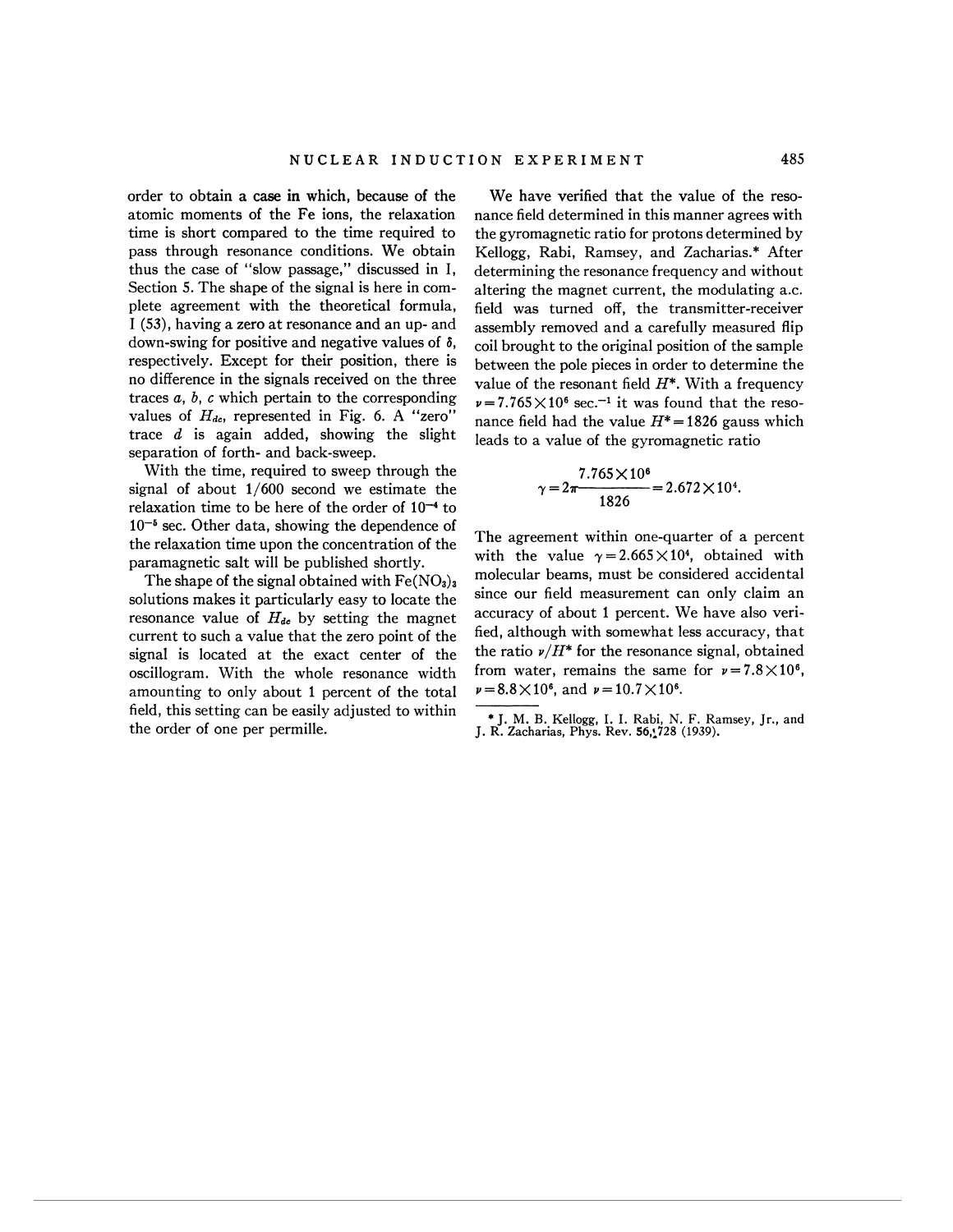

FIG. 10. Photographic record of the proton signal in water. The four traces from top to bottom correspond to the times  $t_1$ ,  $t_2$ ,  $t_3$ ,  $t_4$  of Fig. 9. In the text they are referred to as  $a$ ,  $b$ ,  $c$ ,  $d$ , respecti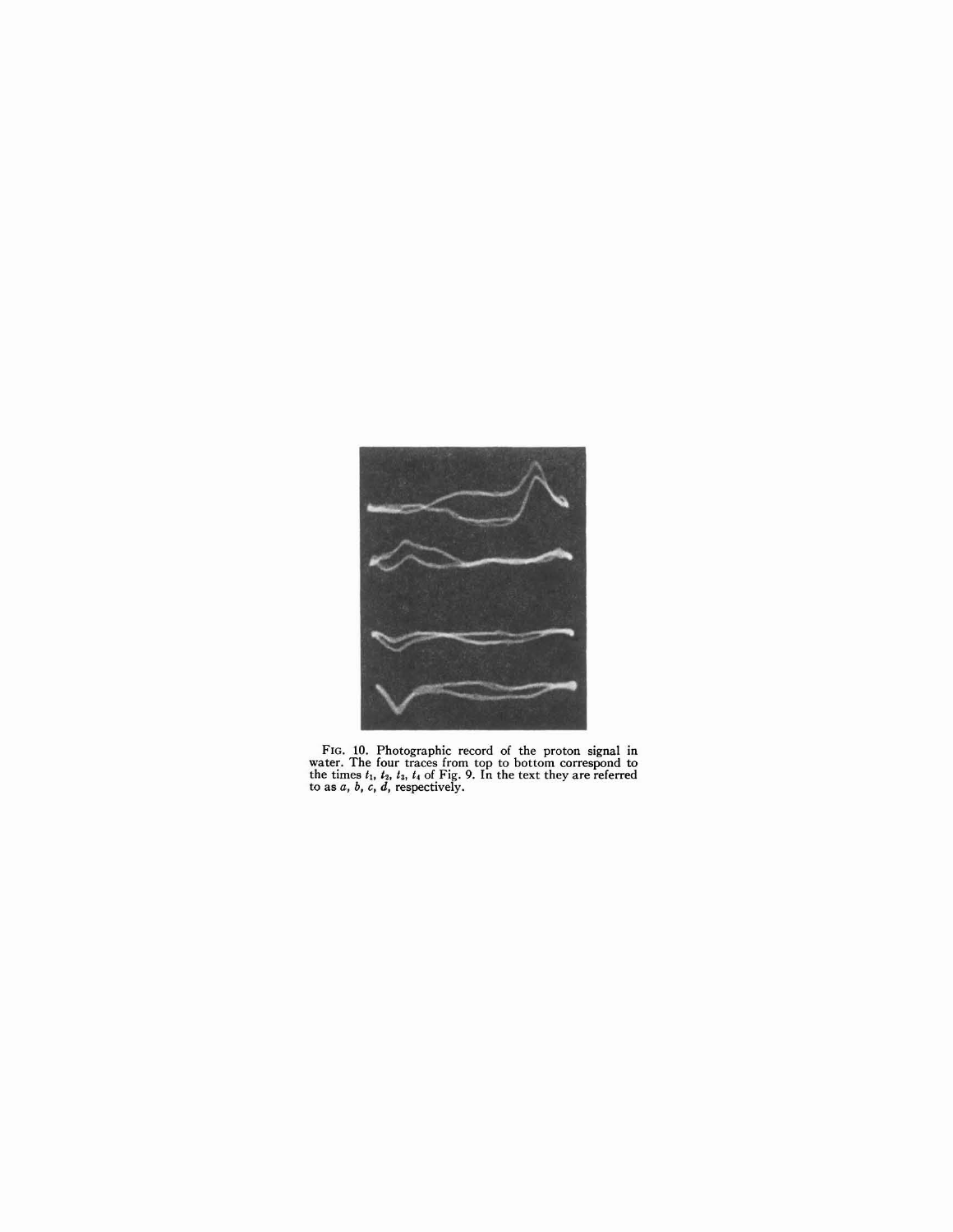

**FIG. 11. Photographic record of the proton signal in paraffin. The four traces from top to bottom are in the text referred to as o,** *b,* **6, and d.**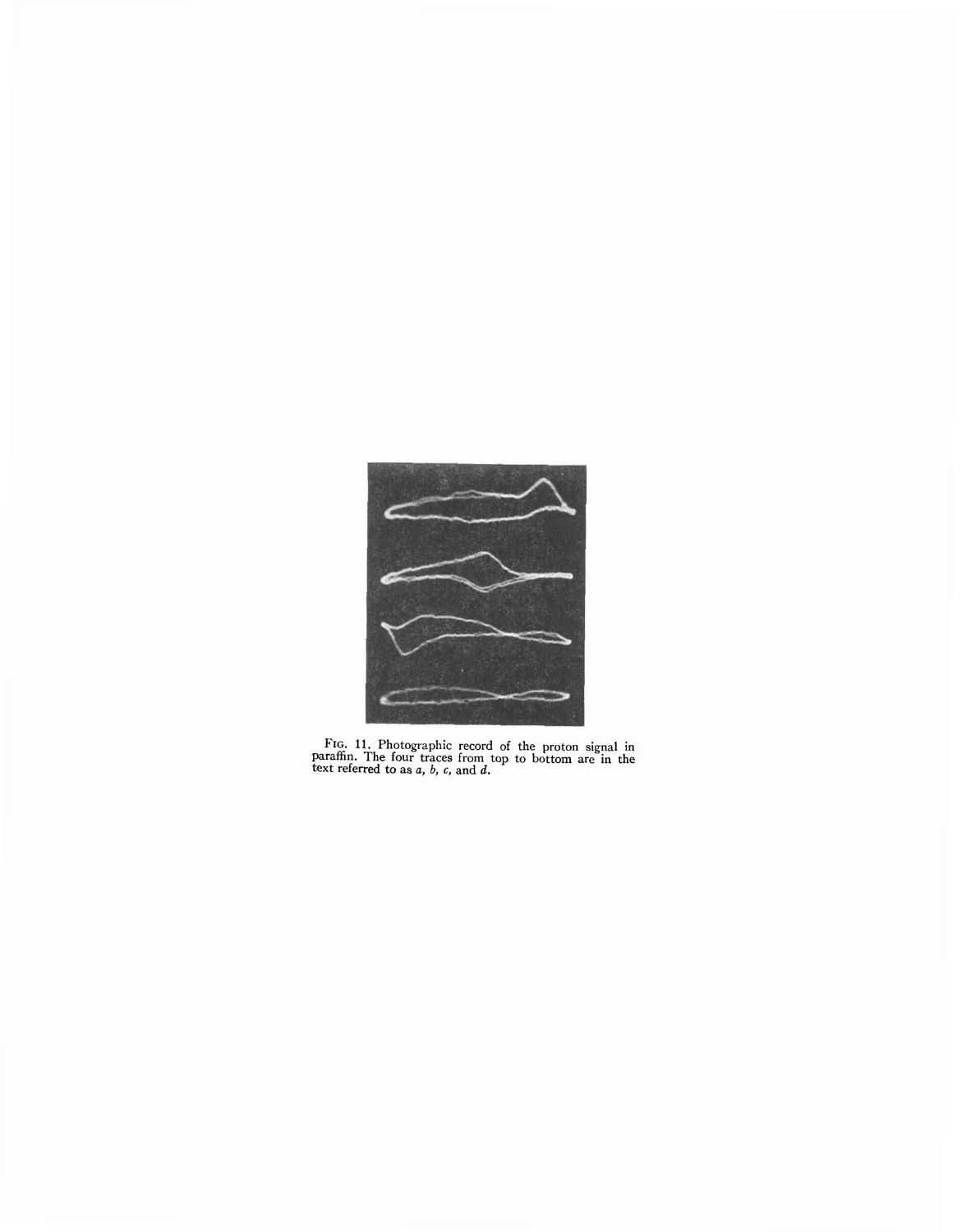

FIG. 12. Photographic record of the proton signal in a oncentrated solution of Fe(NO<sub>3</sub>)<sub>3</sub> in water. The four **traces from top to bottom are in the text referred to as** *b***,** *c***,** *d***.**